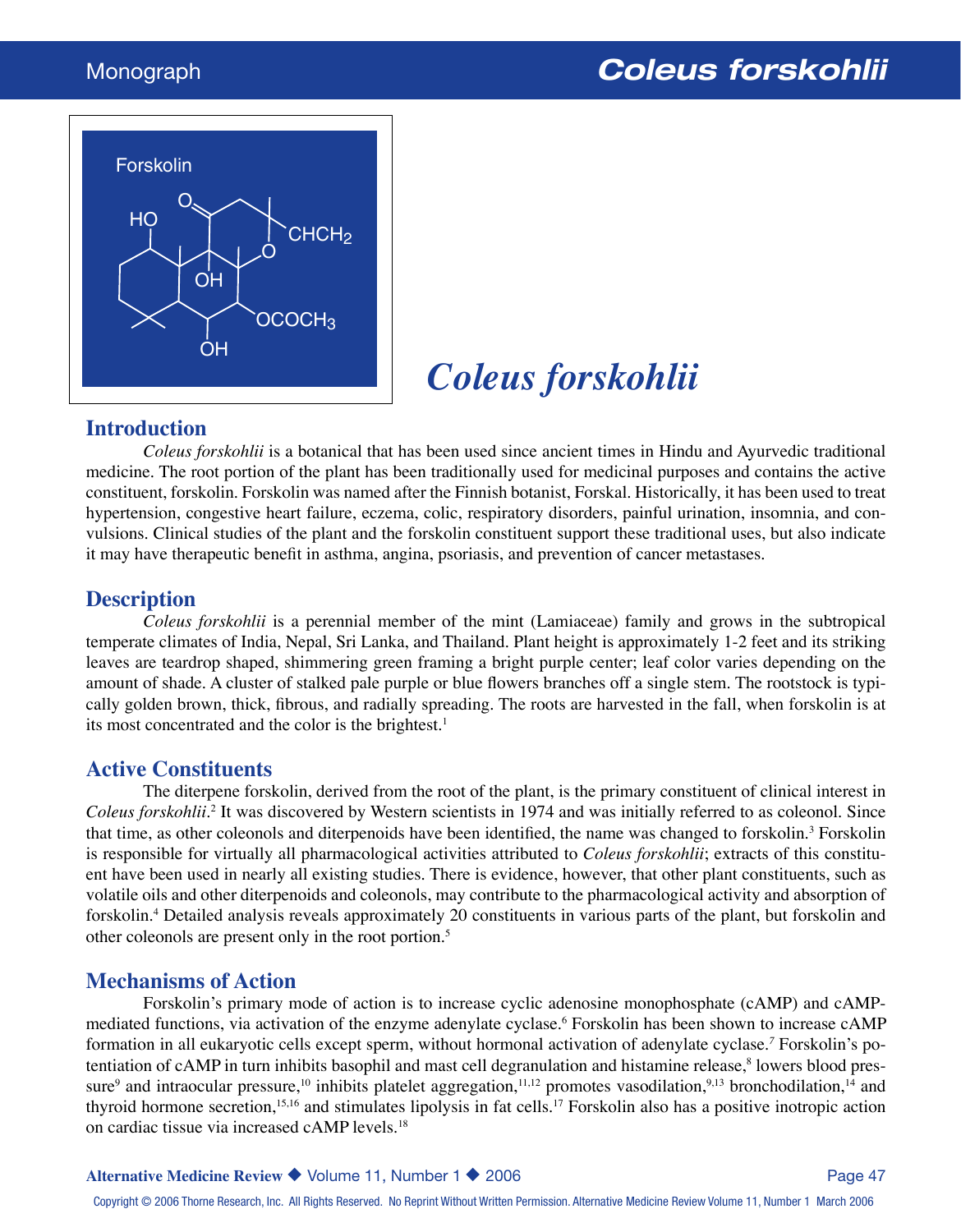In addition to its cAMP-stimulating activity, forskolin inhibits the binding of platelet-activating factor (PAF), independently of cAMP formation. This may be a result of forskolin's direct effect on PAF or via interference with PAF binding to receptor sites.12 Forskolin also appears to have an effect on several membrane transport proteins, and inhibits glucose transport in erythrocytes, adipocytes, platelets, and other cells.19

### **Clinical Indications**

Intracellular cAMP levels are decreased in numerous diseases, including asthma, cardiovascular disease, eczema, psoriasis, hypertension, angina, and obesity; forskolin's ability to elevate cAMP has been shown to be of benefit in these circumstances.

#### *Cardiovascular Disease*

Both animal and clinical studies demonstrate forskolin significantly lowers blood pressure via relaxation of vascular smooth muscle.9,18,20,21 In a small study of seven patients with dilated cardiomyopathy, intravenous forskolin administered at  $3 \mu g/kg$ /minute significantly reduced diastolic blood pressure (17%) without increasing myocardial oxygen consumption; left ventricular function also improved.<sup>20</sup> In a similar study (patient sample size not available),  $4 \mu g/kg$ minute of intravenous forskolin given to dilated cardiomyopathy patients resulted in decreased vascular resistance and a 19-percent improvement in left ventricle contractility. Heart rate increased an average of 16 percent in study patients. Subjects also exhibited a 20-percent reduction in arterial pressure accompanied by symptomatic flush.<sup>21</sup> Forskolin's ability to inhibit platelet aggregation is of additional benefit in cardiovascular disease.<sup>11,22</sup>

Forskolin also demonstrates a direct effect on cerebrovascular vasodilation via cAMP activation. In rabbits, intravenous infusion of 10  $\mu$ g/kg/min forskolin increased blood flow to the brain from  $39 \pm 5$ to  $56 \pm 9$  mL/min. This change was accompanied by a small decrease in mean arterial pressure, although cerebral oxygen consumption remained stable. These results indicate forskolin may be useful in cases of cerebral vascular insufficiency and post-stroke.<sup>13</sup>

### *Asthma and Allergies*

Asthma and other allergic conditions are characterized by decreased cAMP levels in bronchial smooth muscle, as well as high levels of PAF. In response to allergenic stimuli, mast cells degranulate, histamine is released, and bronchial smooth muscle contracts. Forskolin's activation of cAMP inhibits human basophil and mast cell degranulation,<sup>8</sup> resulting in subsequent bronchodilation.<sup>14</sup>

Research has demonstrated aerosolized dry forskolin powder results in significant relaxation of bronchial muscles and relief of asthma symptoms. In one randomized, double-blind, placebo-controlled trial, 16 asthma patients were given a single inhaled (aerosolized) 10-mg dose of dry forskolin powder, an asthma medication (0.4 mg fenoterol), or placebo. Both fenoterol and forskolin administration resulted in significant, equivalent bronchodilation, but patients taking fenoterol experienced marked finger tremor response and a decrease in plasma potassium levels. These side effects were not observed in patients receiving forskolin.23

In six asthmatics (ages 18-64 years), nebulized forskolin administration (1 mg and 5 mg per metered dose) resulted in an increase in forced expiratory volume. Two patients experienced immediate relief from bronchoconstriction and shortness of breath; the remaining four patients reported relief after 10-15 minutes. Blood pressure and heart rate remained stable in all patients and no tremors, palpitations, or other adverse effects were reported.14

#### *Psoriasis*

Like asthma, psoriasis is characterized by decreased levels of cAMP in the skin in relation to another regulating substance, cyclic guanosine monophosphate (cGMP). This imbalance results in a much higher rate of cell division – 1,000 times greater than normal, resulting in psoriatic outbreaks. Although study details are not available, Ammon et al reported an improvement in symptoms of psoriasis in four patients supplemented with forskolin. The ability of forskolin to regulate cAMP levels in skin cells has been shown to have therapeutic benefit for sufferers of psoriasis.4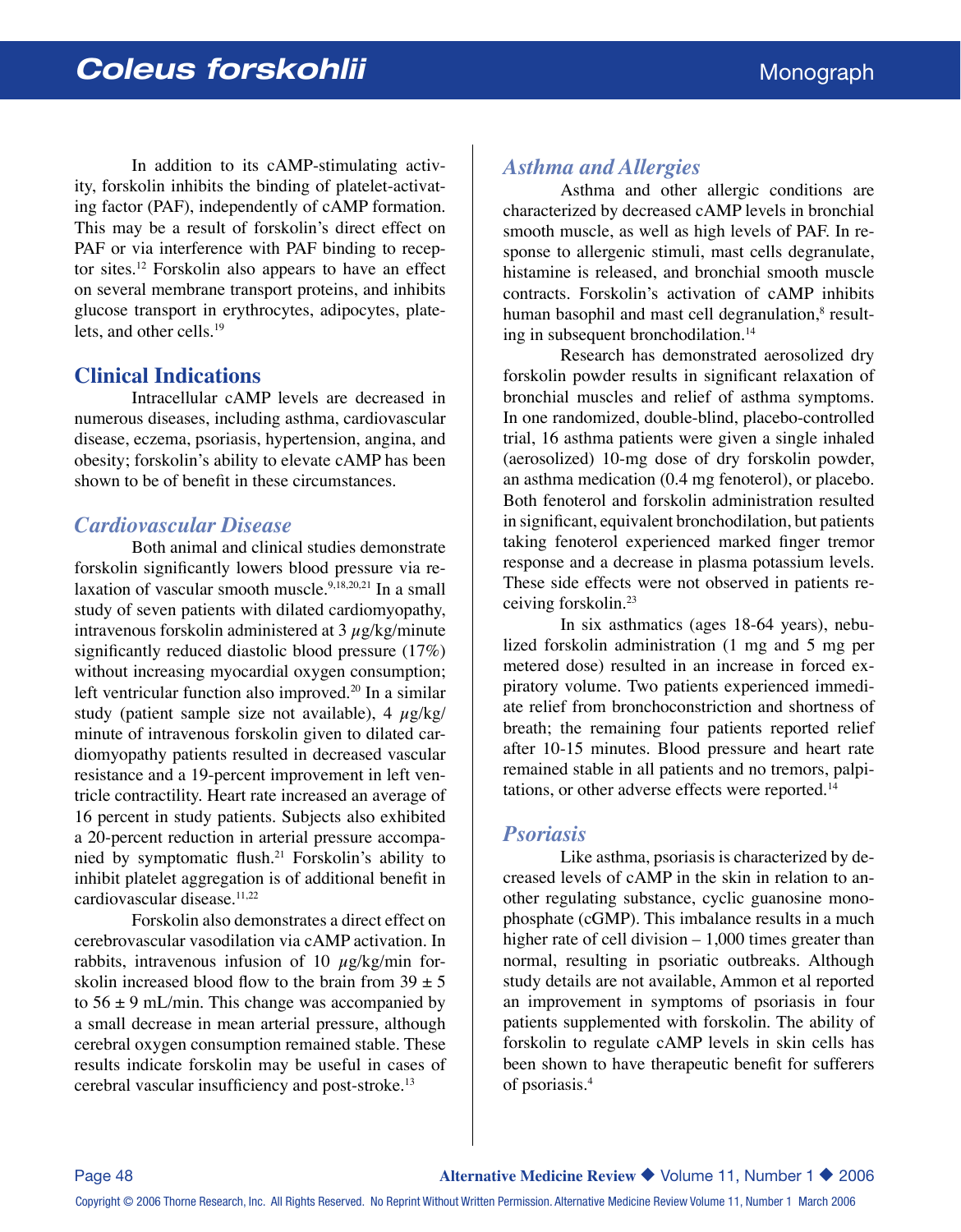#### *Glaucoma*

Glaucoma is characterized by elevated intraocular pressure (IOP). Several animal and human studies have demonstrated the ability of forskolin to lower IOP, possibly via cAMP activation and a reduction in aqueous flow.10,24-26

Caprioli et al demonstrated a significant decrease in IOP in rabbits, monkeys, and humans administered a topical forskolin suspension (1% forskolin). This effect was present at one hour post application and remained significant for at least five hours.<sup>26</sup> In one clinical trial of 20 young, healthy Japanese volunteers, two 50  $\mu$ L topical instillations of one-percent forskolin were applied to one eye while the other eye served as control, receiving only the topical vehicle. At one-hour post instillation, the IOP fell  $2.4 \pm 1.3$ mmHg and aqueous flow rate was reduced by 13 percent in the treatment eye compared to the control. Both results were statistically significant.<sup>25</sup>

In a randomized, double-blind, placebo-controlled, cross-over trial with two separate arms, 10 healthy, non-smoking men were given a forskolin (1%) suspension in one eye and placebo in the other eye; proxymetacaine (0.5%) was the local anesthetic. The forskolin suspension resulted in decreases in IOP, but the differences between the forskolin treatment and placebo treatment at eight hours post application were statistically insignificant. Six men participated in a second arm of the study and a different local anesthetic (0.4% oxybuprocaine) was used. In this study arm a highly significant 25-percent reduction of IOP was observed at six hours post application. The different results in the two arms may be attributable to the different topical anesthetics used prior to forskolin application.26 These results suggest forskolin may be of benefit in reducing IOP in glaucoma patients.

#### *Cancer Metastases*

Many metastasizing tumor cell lines induce platelet aggregation both *in vitro* and *in vivo*. Upon aggregation, platelets release substances that promote tumor growth.<sup>27</sup> Researchers have demonstrated forskolin's ability to block platelet aggregation via its stimulation of platelet adenylate cyclase and increase of intracellular cAMP.<sup>22</sup> Agarwal and Parks gave 82  $\mu$ g forskolin to mice 30-60 minutes prior to injection with a highly metastatic melanoma cell line (B16F10). Forskolin reduced tumor colonization in the lungs by 70 percent.<sup>28</sup>

#### *Obesity and Weight Loss*

*In vitro* and animal studies demonstrate lipolysis in fat cells is stimulated by forskolin<sup>17,29,30</sup> via activation of adenylate cyclase and increased levels of cAMP. In a study involving 34 women, researchers discovered adipocytes from morbidly obese women have decreased adenylate cyclase activity, compared to adipocytes from normal weight women. $31$  In a small study, six overweight women were given 250 mg *Coleus forskohlii*, standardized to contain 10-percent forskolin, twice daily for eight weeks. Average weight loss at the end of the trial was 10 pounds, with an eight-percent reduction in body fat. Blood pressure tended to be lower in all women during the trial. No adverse effects were reported, indicating *Coleus forskohlii* might be safe and effective for losing weight and body fat.<sup>32</sup> More research with a larger study population is indicated.

#### *Other Clinical Indications*

Research has shown forskolin stimulates thyroid hormone release and increases thyroid hormone production.15,16 Forskolin has been shown to stimulate digestive secretions, including hydrochloric acid, pepsin, amylase, and pancreatic enzymes, $4.7$  suggesting clinical benefit in digestive disorders and malabsorption. Animal research indicates forskolin exerts an antidepressant action via activation of cAMP.<sup>33</sup> *In vitro* research indicates forskolin has potent immunestimulating properties.<sup>34,35</sup>

#### **Drug/Botanical Interactions**

Because forskolin has an inhibitory effect on platelet aggregation, it should be avoided or used with caution in conjunction with anticoagulant medications.22 Caution should be used when giving forskolin with antihypertensive agents as it may have a potentiating effect on these drugs.<sup>9</sup>

#### **Side Effects and Toxicity**

*Coleus forskohlii* and forskolin extracts have an excellent safety profile and are generally without toxicity or side effects at the recommended dosage.

Copyright © 2006 Thorne Research, Inc. All Rights Reserved. No Reprint Without Written Permission. Alternative Medicine Review Volume 11, Number 1 March 2006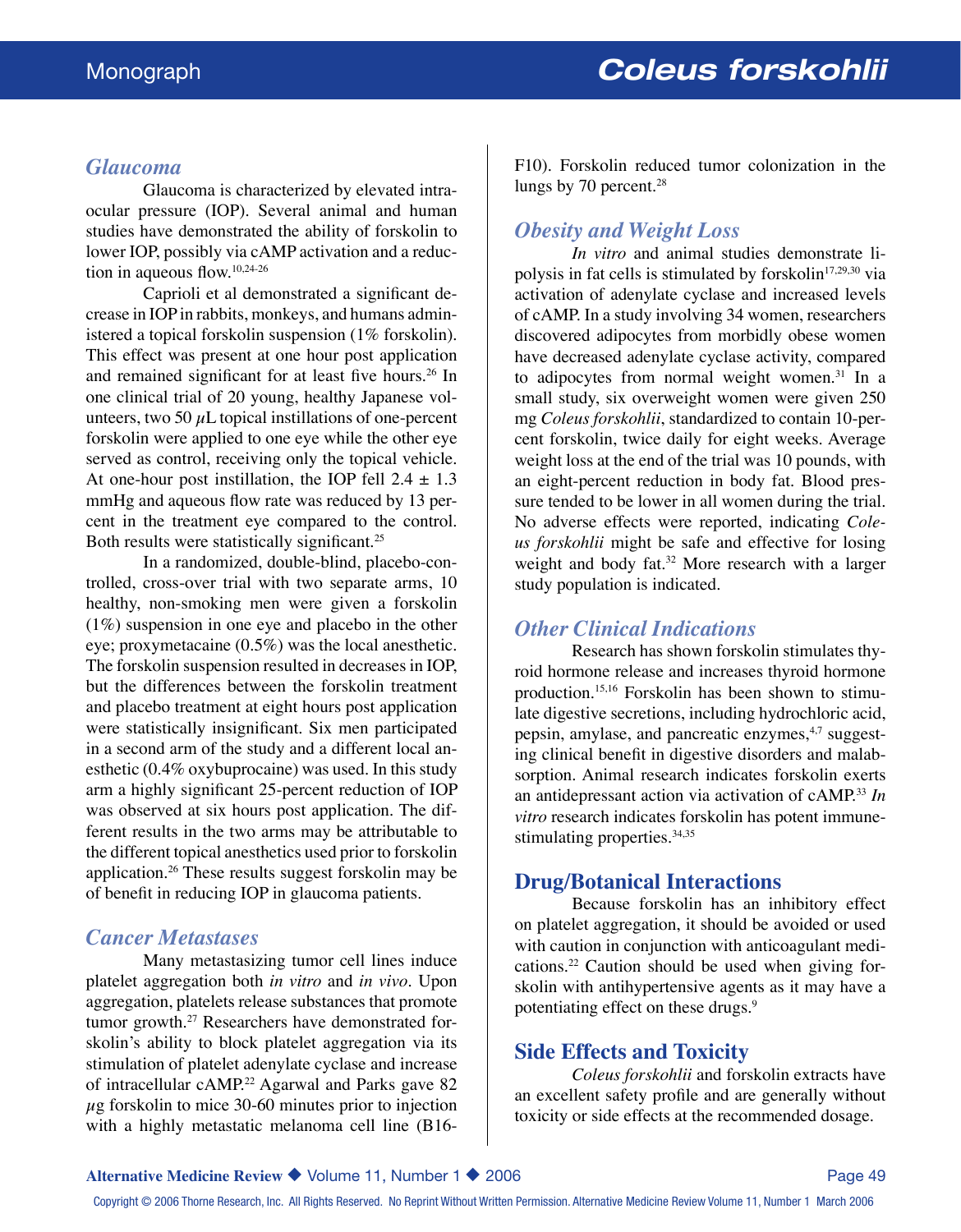#### **Warnings and Contraindications**

Caution should be used in a patient with ulcers as forskolin can increase stomach acid levels.7 Caution should also be used in a patient with low blood pressure due to forskolin's hypotensive effects.9 Because of forskolin's effect on platelet aggregation, *Coleus forskohlii* should be used with caution or avoided in patients with bleeding disorders or on blood-thinning medication.22 *Coleus forskohlii* extracts have not been studied in pregnant or lactating women.

#### **Dosage and Administration**

Many studies used a concentrated extract of forskolin in a non-oral delivery form (injectable, aerosolized, topical ophthalmic) – for cardiovascular, respiratory, or ocular conditions. Whether oral forskolin provides clinical benefit in these conditions has not been established. Oral *Coleus forskohlii* extracts are typically standardized to 10-percent forskolin, with recommended dosages ranging from 100-250 mg twice daily.

## **References**<br>1. Coleus for

- 1. *Coleus forskohlii*: Origin and botanical traits. www. tnsmpb.tn.gov.in/images [Accessed January 13, 2006]
- 2. Ammon HP, Kemper FH. Ayurveda: 3000 years of Indian traditional medicine. *Med Welt* 1982;33:148- 153. [Article in German]
- 3. Saksena AK, Green MJ, Shue HJ, et al. Identity of coleonol with forskolin: structure revision of a base-catalysed rearrangement product. *Tetrahedron Lett* 1985;26:551-554.
- 4. Ammon HP, Muller AB. Forskolin: from an Ayurvedic remedy to a modern agent. *Planta Med* 1985;6:473-477.
- 5. Forskohl's Coleus *Coleus forskohlii* BRIQ (Lamiaceae) Phytochemicals. http://www. chromadex.com/Phytosearch/Forskolin.htm [Accessed January 13, 2006]
- 6. Metzger H, Lindner E. The positive inotropicacting forskolin, a potent adenylate cyclase activator. *Arzneimittelforschung* 1981;31:1248- 1250.
- 7. Seamon KB, Padgett W, Daly JW. Forskolin: unique diterpene activator of adenylate cyclase in membranes and intact cells. *Proc Natl Acad Sci U S A* 1981;78:3363-3367.
- 8. Marone G, Columbo M, Triggiani M, et al. Forskolin inhibits the release of histamine from human basophils and mast cells. *Agents Actions* 1986;18:96-99.
- 9. Dubey MP, Srimal RC, Nityanand S, Dhawan BN. Pharmacological studies on coleonol, a hypotensive diterpene from *Coleus forskohlii. J Ethnopharmacol* 1981;3:1-13.
- 10. Caprioli J, Sears M, Bausher L, et al. Forskolin lowers intraocular pressure by reducing aqueous inflow. *Invest Ophthalmol Vis Sci* 1984;25:268-277.
- 11. Agarwal KC, Parks RE Jr. Synergistic inhibition of platelet aggregation by forskolin plus PGE1 or 2 fluoroadenosine: effects of 2',5'-dideoxyadenosine and 5'-methylthioadenosine. *Biochem Pharmacol* 1982;31:3713-3716.
- 12. Wong S, Mok W, Phaneuf S, et al. Forskolin inhibits platelet-activating factor binding to platelet receptors independently of adenylyl cyclase activation. *Eur J Pharmacol* 1993;245:55-61.
- 13. Wysham DG, Brotherton AF, Heistad DD. Effects of forskolin on cerebral blood flow: implications for a role of adenylate cyclase. *Stroke* 1986;17:1299- 1303.
- 14. Lichey I, Friedrich T, Priesnitz M, et al. Effect of forskolin on methacholine-induced bronchoconstriction in extrinsic asthmatics. *Lancet* 1984:2:167.
- 15. Haye B, Aublin JL, Champion S, et al. Chronic and acute effects of forskolin on isolated thyroid cell metabolism. *Mol Cell Endocrinol* 1985;43:41-50.
- 16. Roger PP, Servais P, Dumont JE. Regulation of dog thyroid epithelial cell cycle by forskolin, and adenylate cyclase activator. *Exp Cell Res* 1987;172:282-292.
- 17. Okuda H, Morimoto C, Tsujita T. Relationship between cyclic AMP production and lipolysis induced by forskolin in rat fat cells. *J Lipid Res* 1992;33:225-231.
- 18. Lindner E, Dohadwalla AN, Bhattacharya BK. Positive inotropic and blood pressure lowering activity of a diterpene derivative isolated from *Coleus forskohlii*: forskolin. *Arzneimittelforschung*  1978;28:284-289*.*
- 19. Mills I, Moreno FJ, Fain JN. Forskolin inhibition of glucose metabolism in rat adipocytes independent of adenosine 3',5'-monophosphate accumulation and lipolysis. *Endocrinology* 1984;115:1066-1069.
- 20. Kramer W, Thormann J, Kindler M, Schlepper M. Effects of forskolin on left ventricular function in dilated cardiomyopathy. *Arzneimittelforschung*  1987;37:364-367.
- 21. Schlepper M, Thormann J, Mitrovic V. Cardiovascular effects of forskolin and phosphodiesterase-III inhibitors. *Basic Res Cardiol* 1989;84:S197-S212.